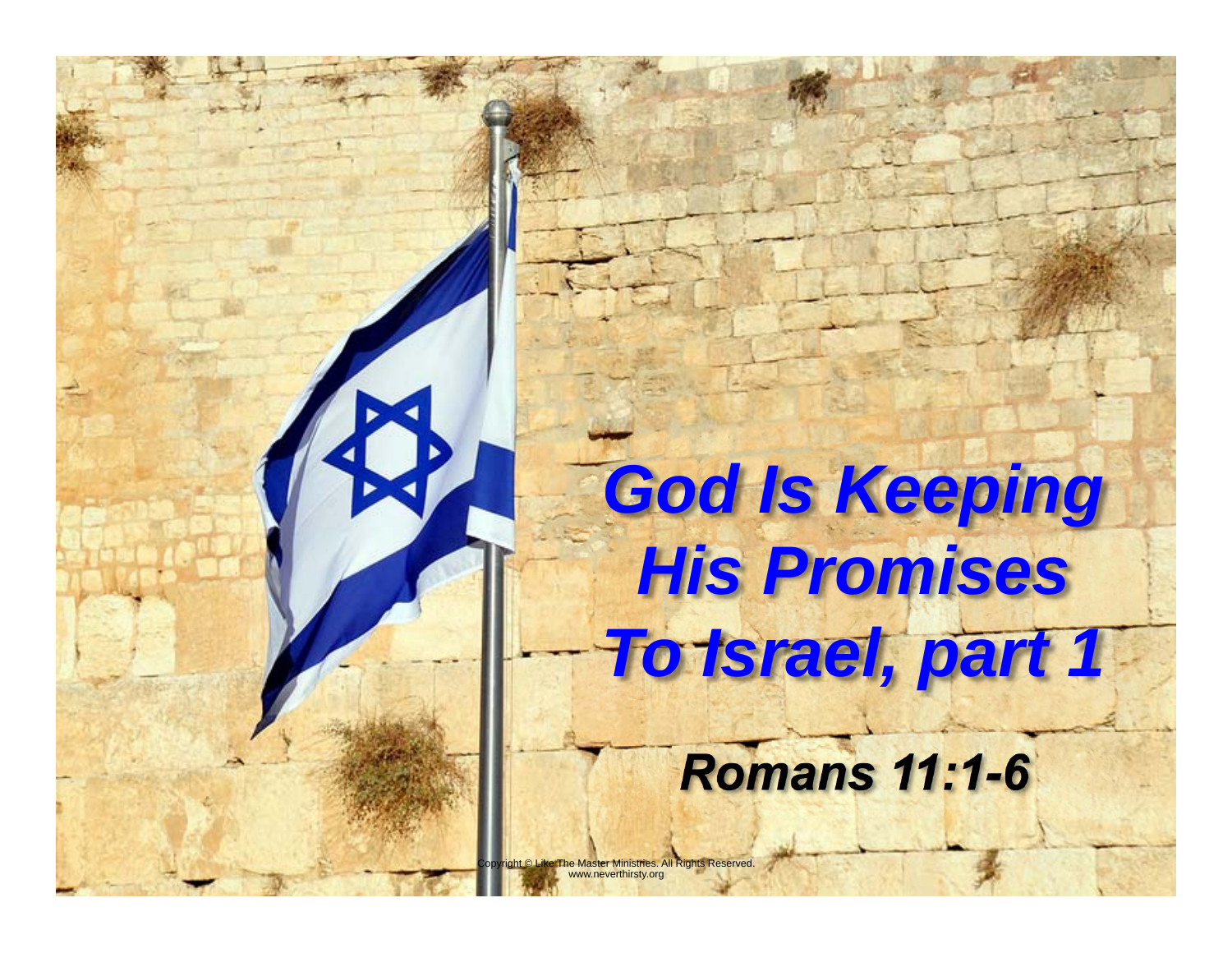**. . . God, desiring . . . to show . . . the unchangeableness of His purpose, interposed with an oath, so that by two unchangeable things in which it is impossible for God to lie, we who have taken refuge would have strong encouragement to take hold of the hope set before us.** 

 **Hebrews 6:17-18** 

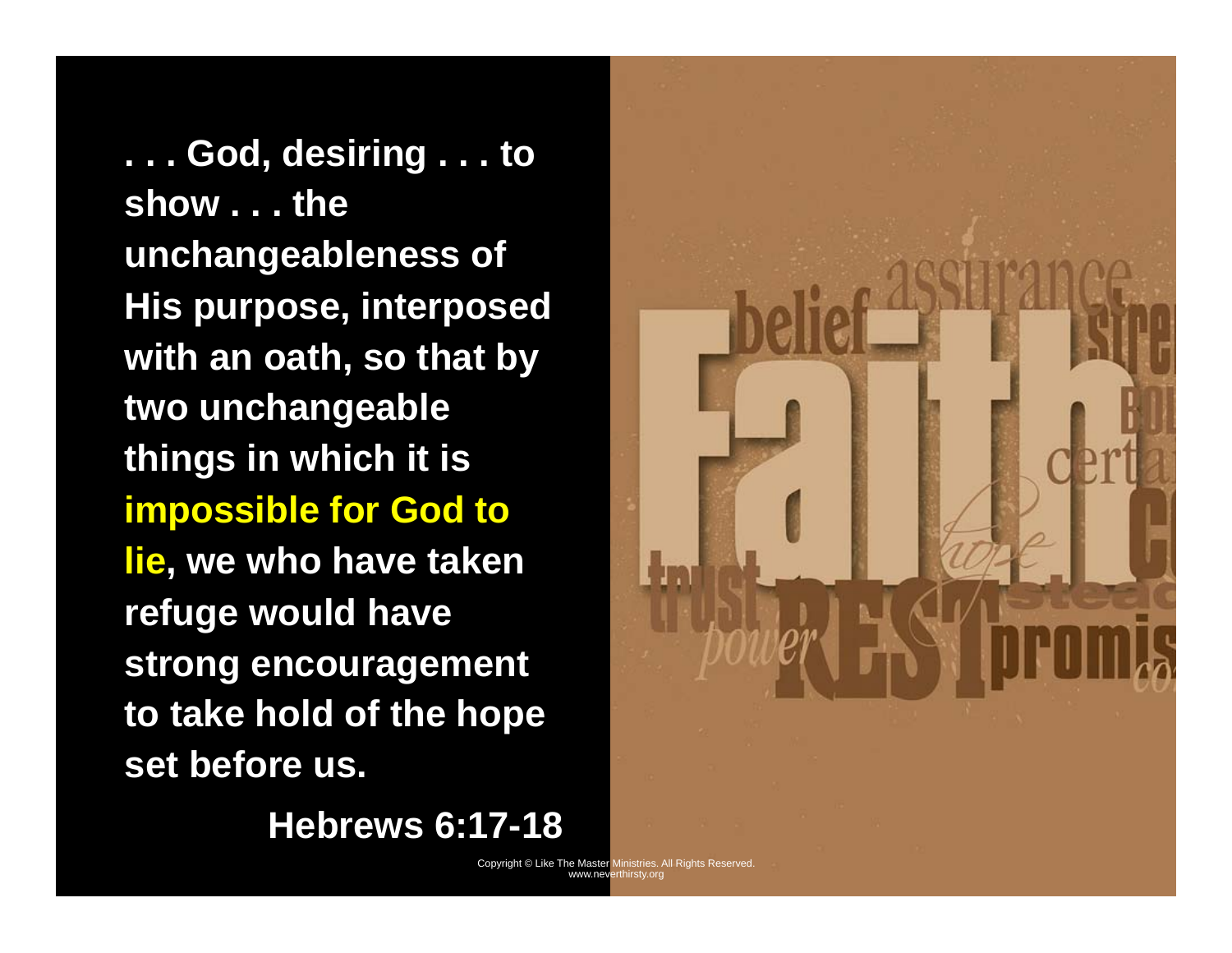**Know therefore that the LORD your God, He is God, the faithful God, who keeps His covenant and His lovingkindness to a thousandth generations with those who love Him and keep His commandments . . .**



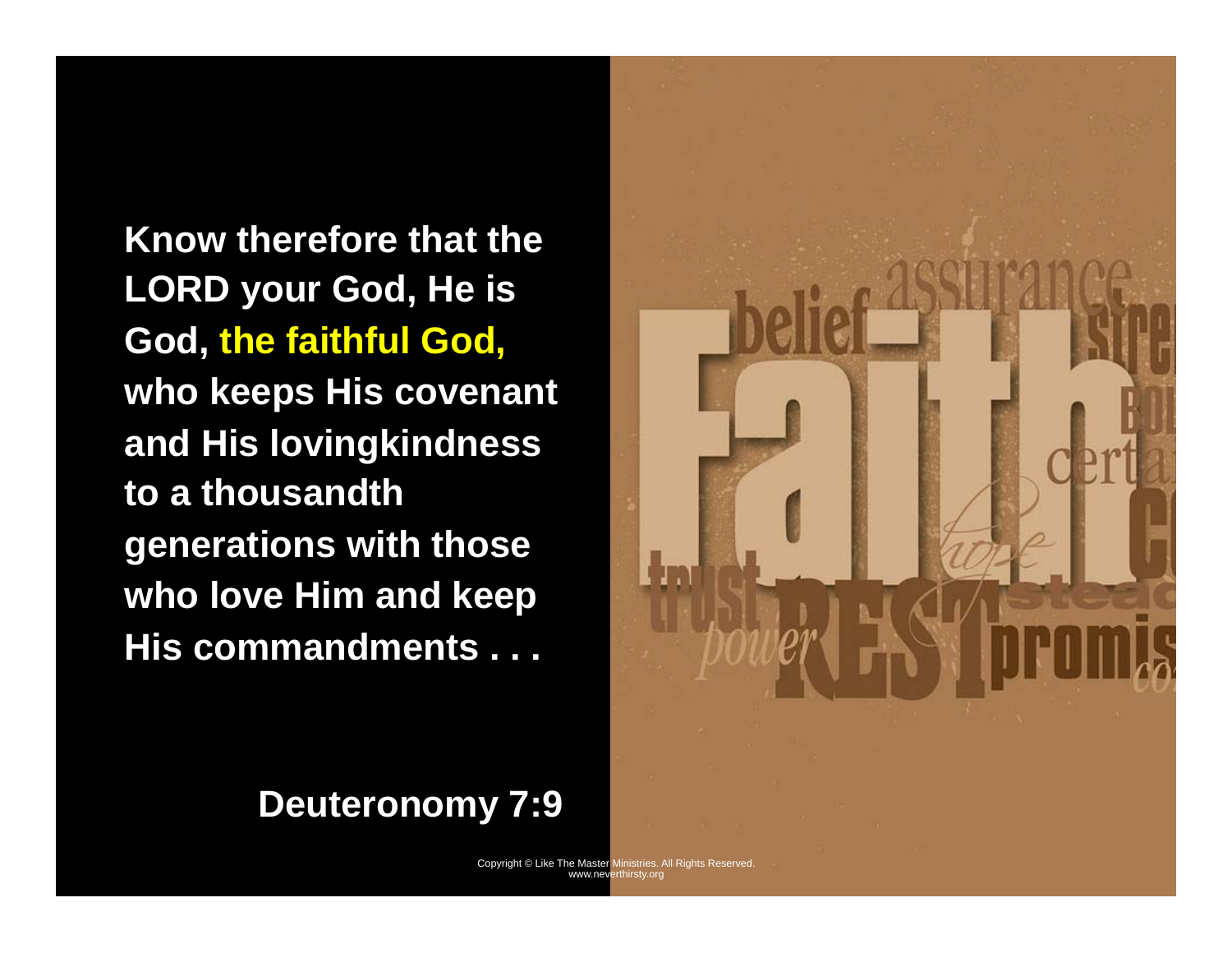**The Lord said, "I will blot out man whom I have created from the face of the land, from man to animals to creeping things and to birds of the sky; for I am sorry that I have made them." But Noah found favor in the eyes of the Lord. . . .**

#### **Genesis 6:7-8**

Copyright © Like The M

www.neverthirsty.org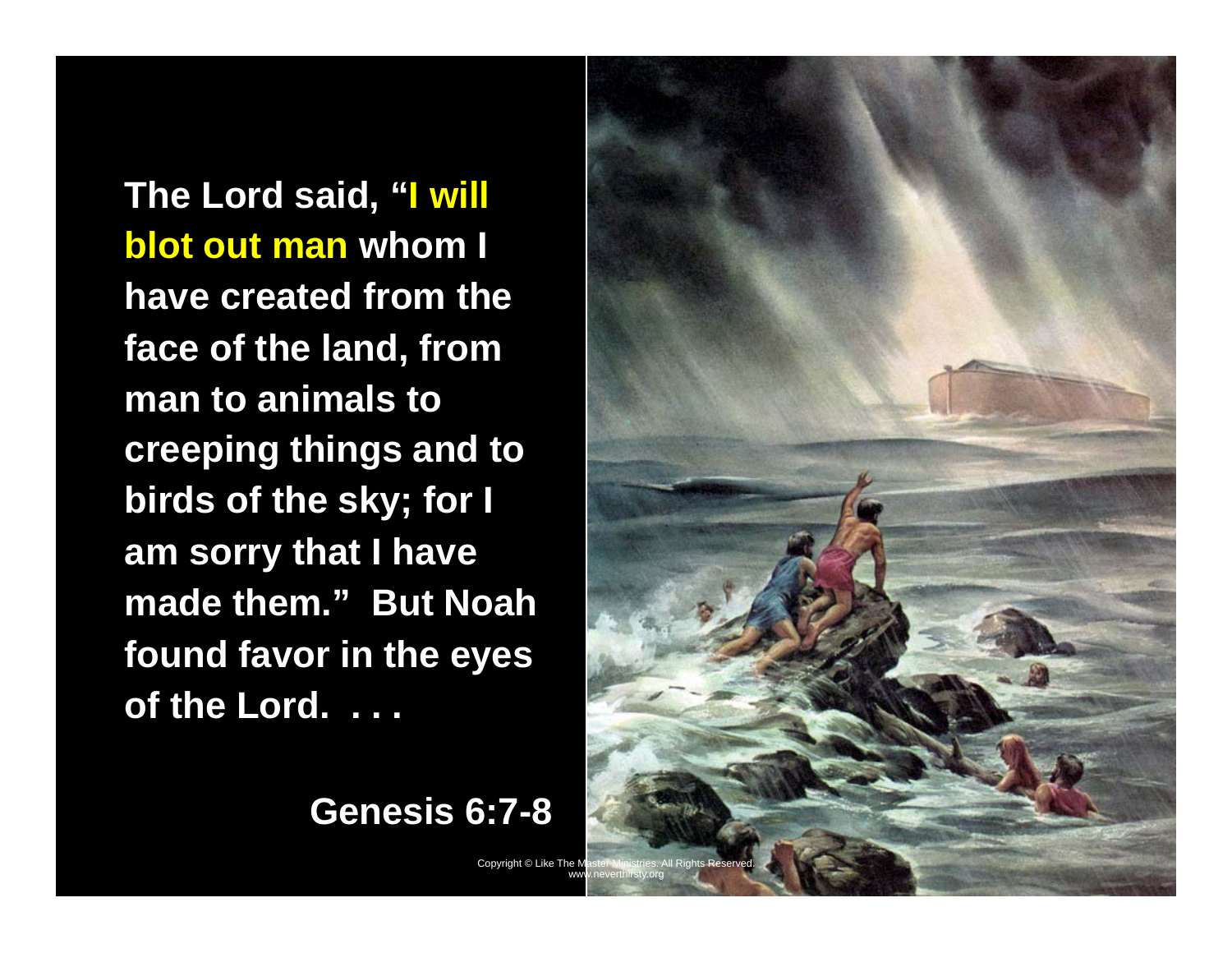**. . . to the land which I will show you. And I will make you a great nation, and I will bless you, and make your name great; and so you shall be a blessing; and I will bless those who bless you, and the one who curses you I will curse. And in you all the families of the earth will be blessed.**



**Genesis 12:2-3**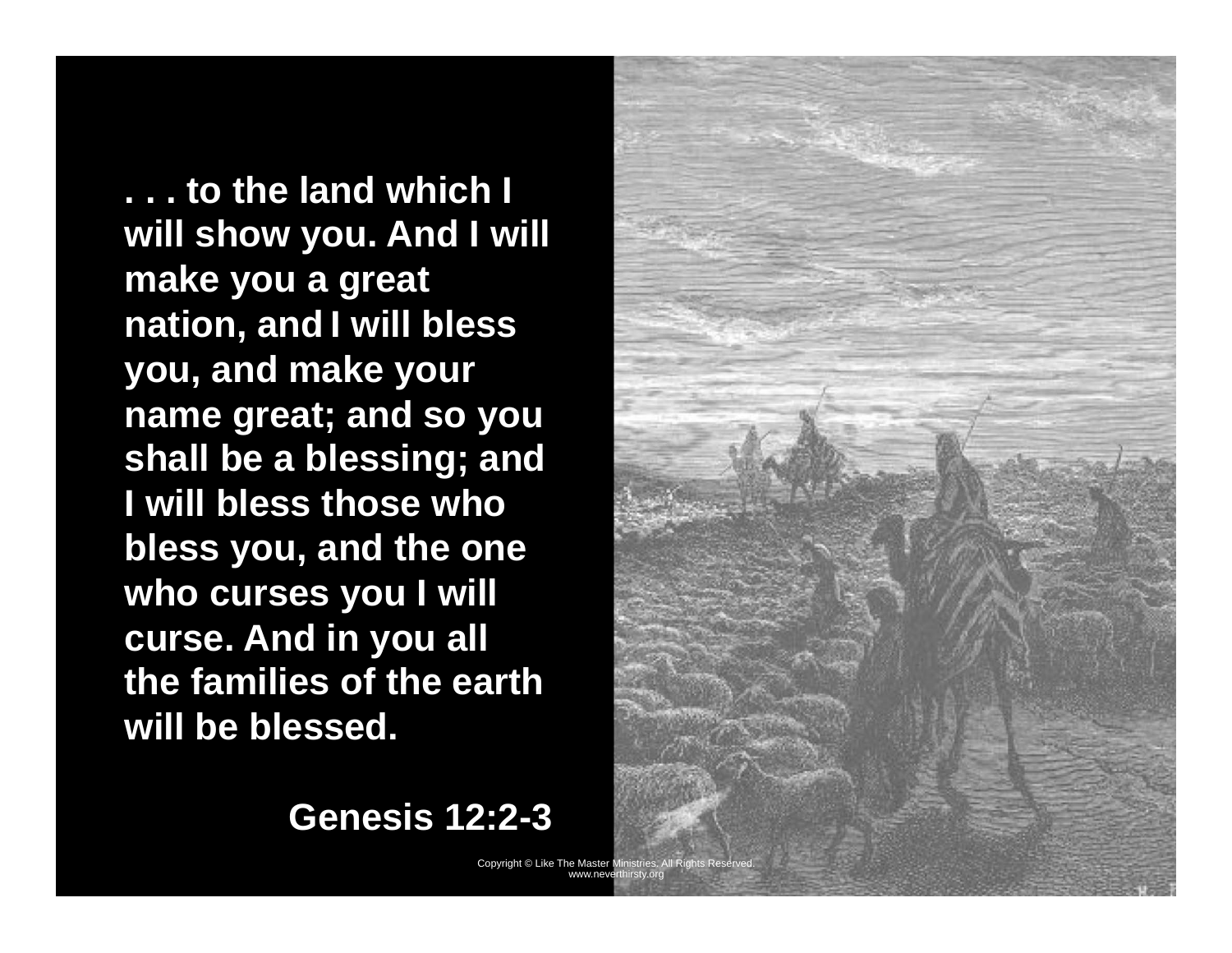# *God Dealings With Israel*

#### *Romans 9*  -*In the past*

#### *Romans 10*  -*In the present*

### *Romans 11*  - *In the future*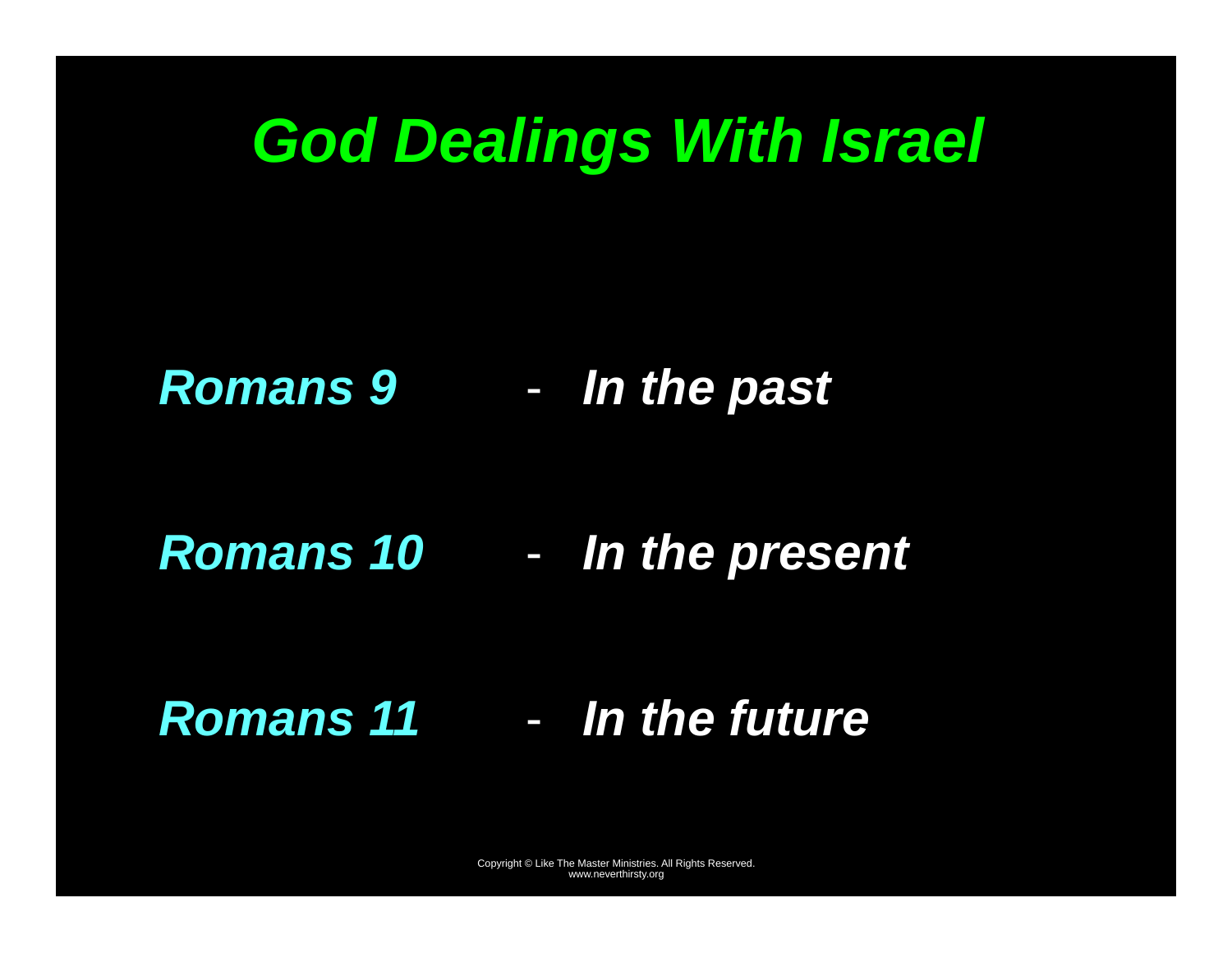# *Has God Rejected His People? Romans 11:1*

*Meaning of:* 

- *"Rejected"*
- *"May It Never Be!"*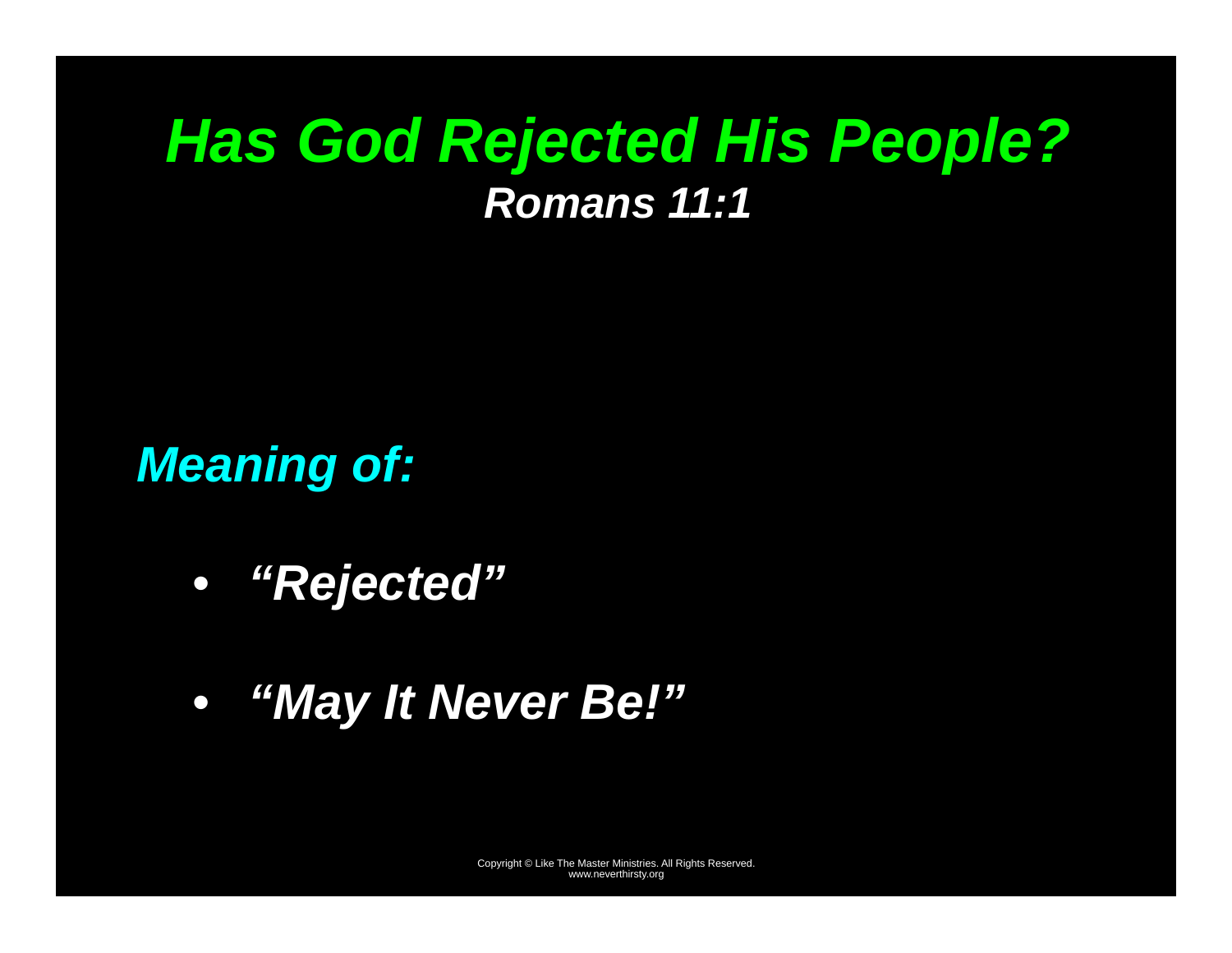# *1st Reason Israel Is Not Rejected Romans 11:1b*

### *Paul is an Israelite*

*Paul is a Christian* 



*Paul is a remnant of Israel*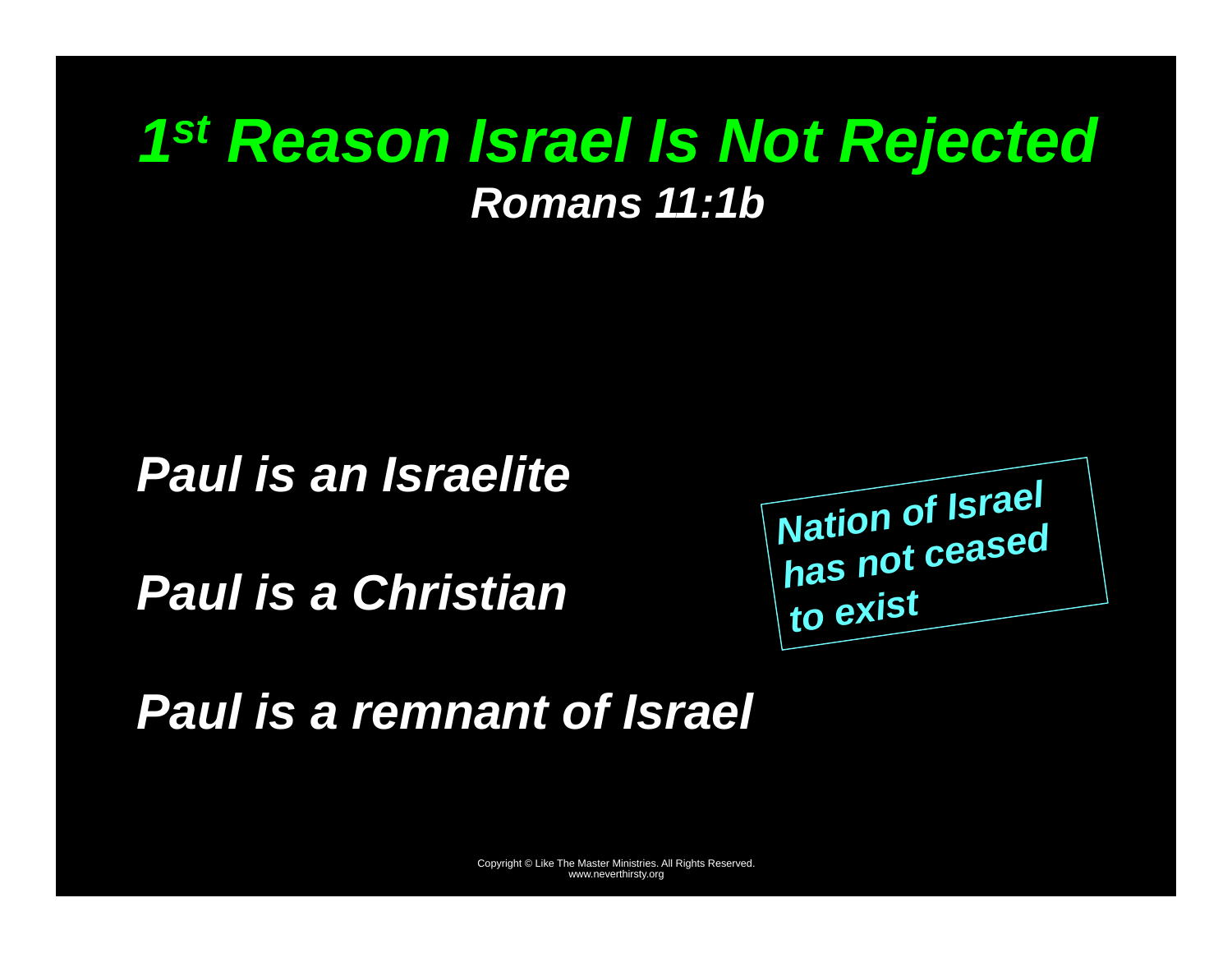# *Statement of Fact Romans 11:2a*

# *Foreknew = proginosko*

### *"to know beforehand because the event was already determined"*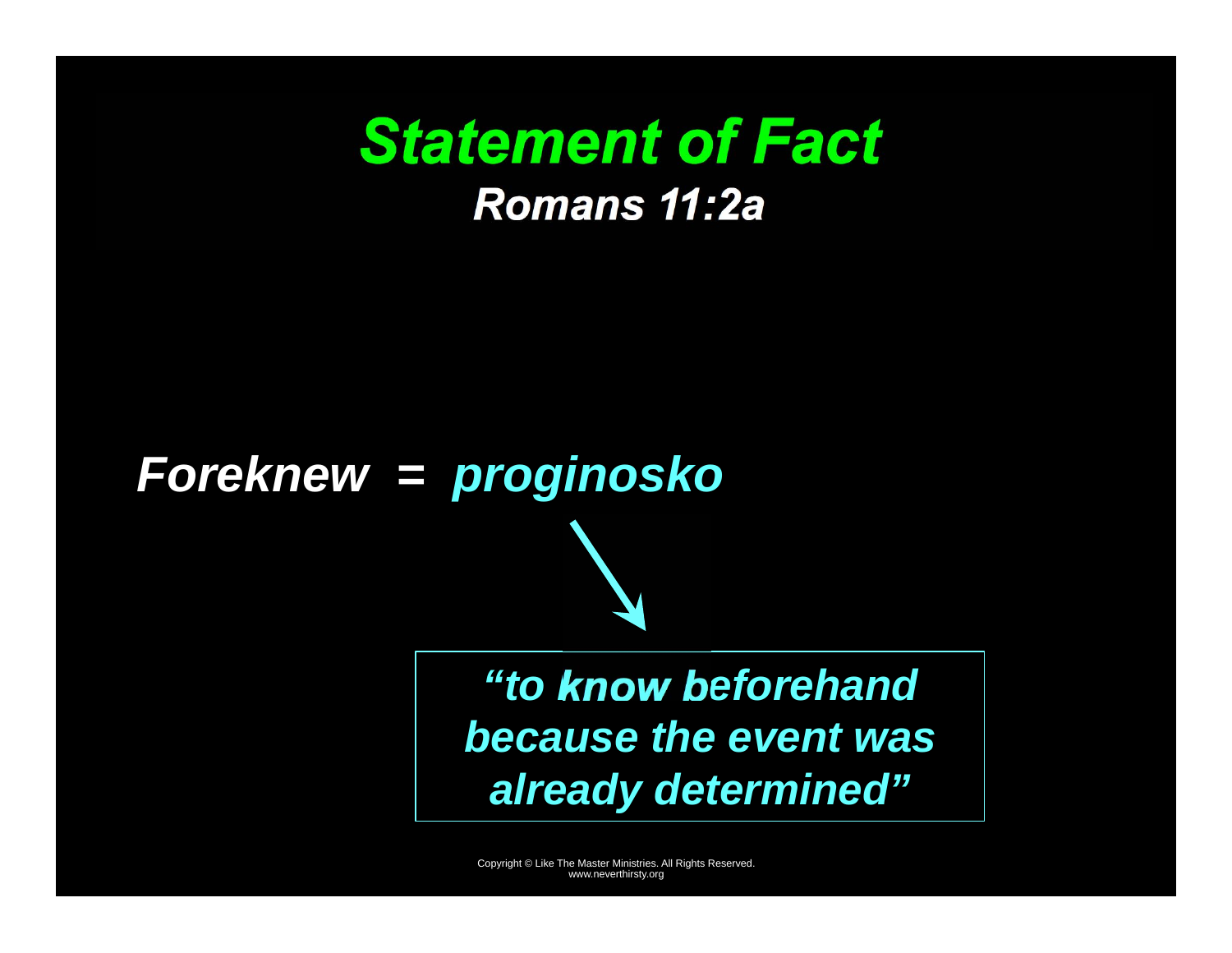# *Statement of Fact Romans 11:2a*

# *Those whom God foreknows He never casts out . . .*

### *. . . true of Christians . . . true of Israel*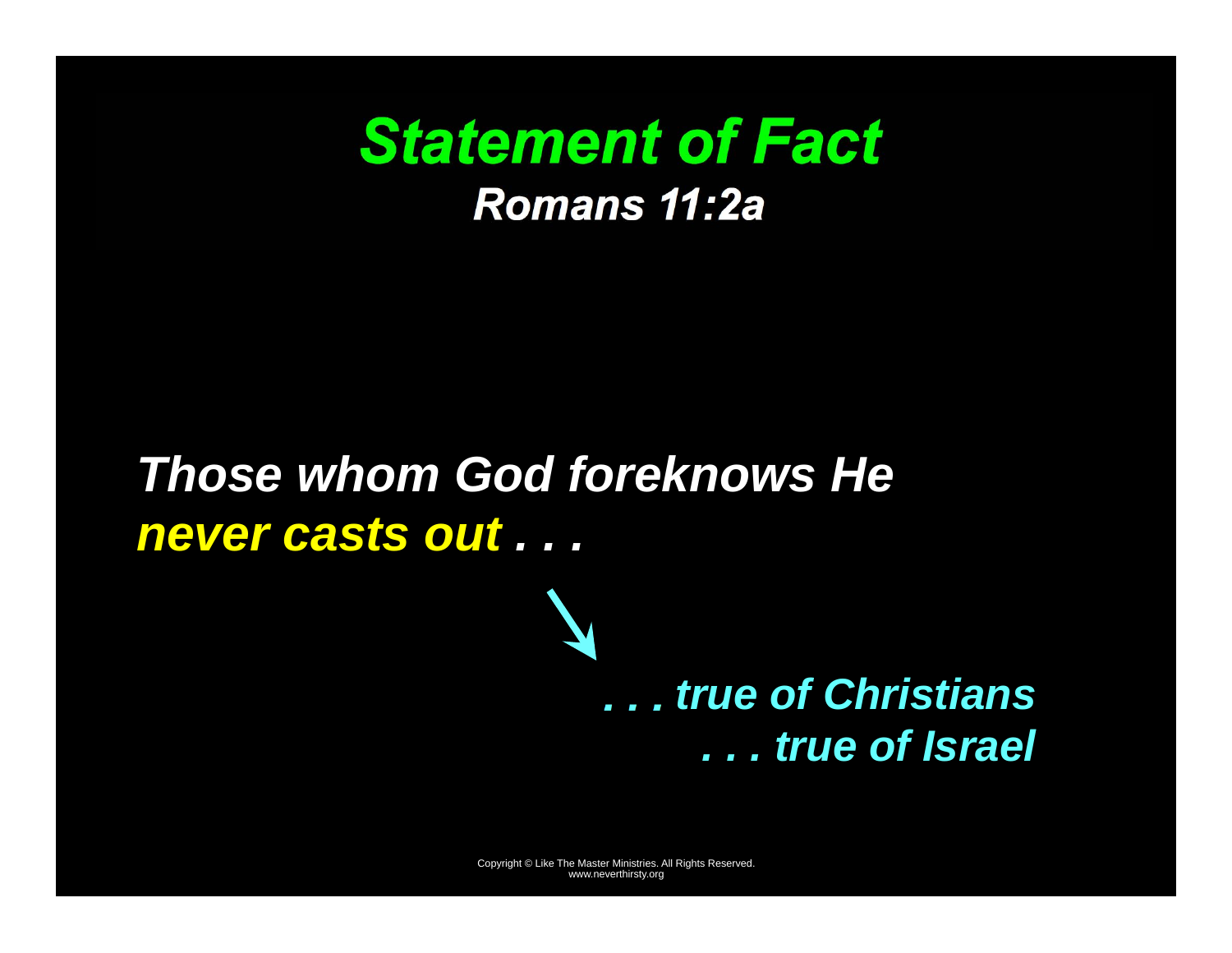# *2nd Reason Israel Is Not Rejected Romans 11:2b - 4*

### *Illustrated in the life of Elijah*

*- 1 Kings 19:14, 18*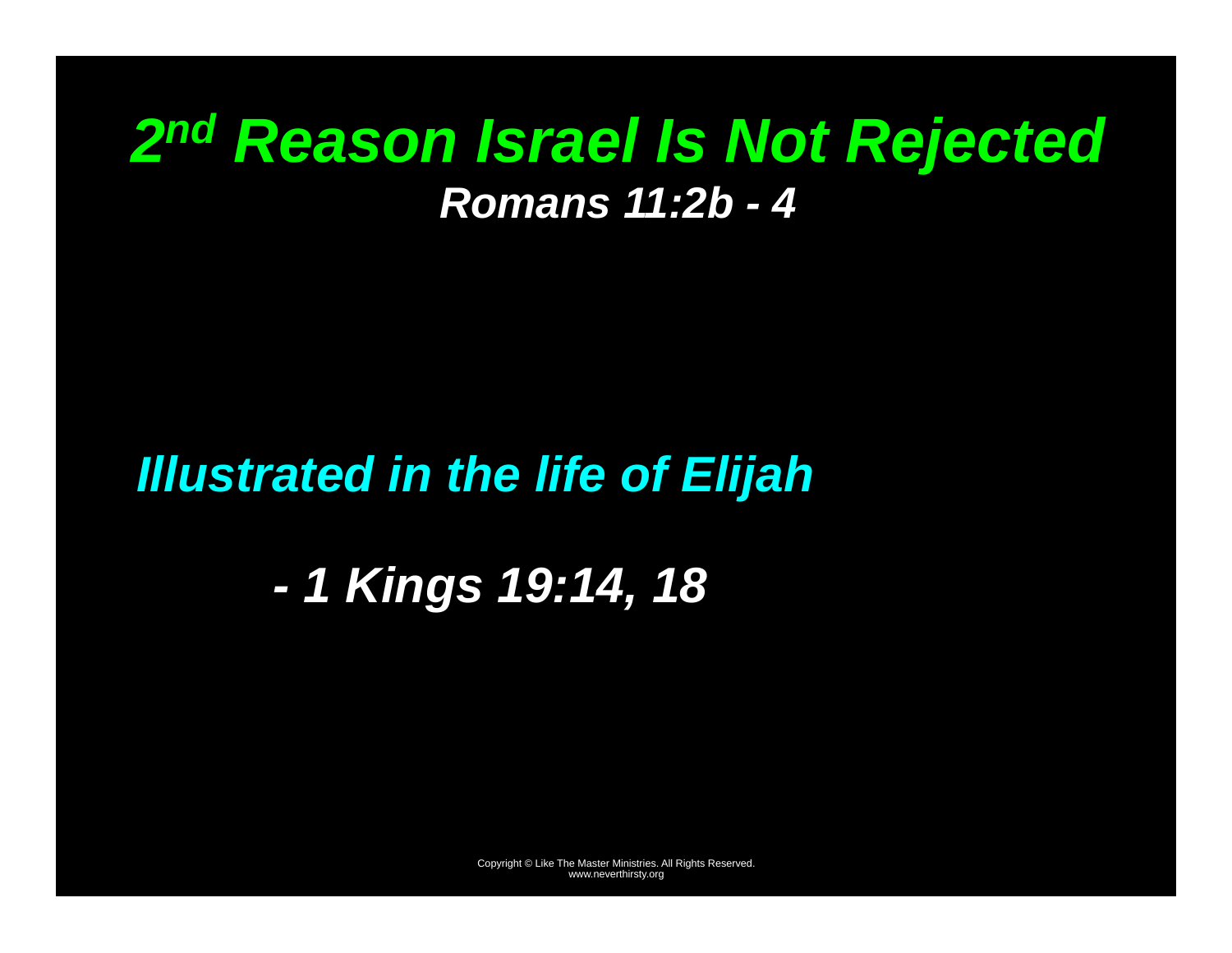**Then he said, "I have been very zealous for the Lord, the God of hosts; for the sons of Israel have forsaken Your covenant, torn down Your altars and killed Your prophets with the sword. And I alone am left; and they seek my life, to take it away" . . . God said, "Yet I will leave 7,000 in Israel, all the knees that have not bowed to Baal and every mouth that has not kissed him."** 

**1 Kings 19:14, 18** 

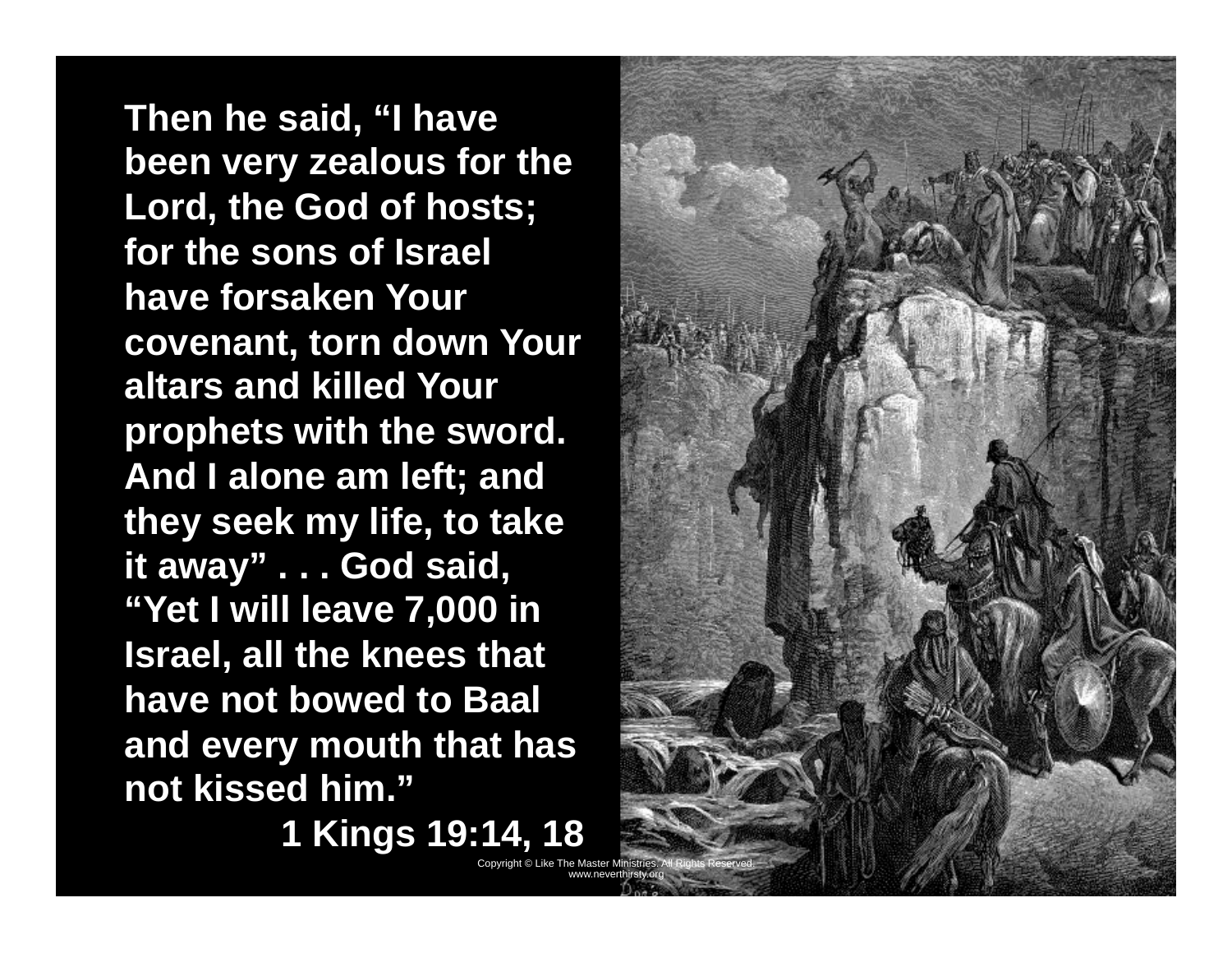# *God Has A Remnant By Grace Romans 11:5 - 6*

### *God always has a remnant . . .*

*Gracious choice* 

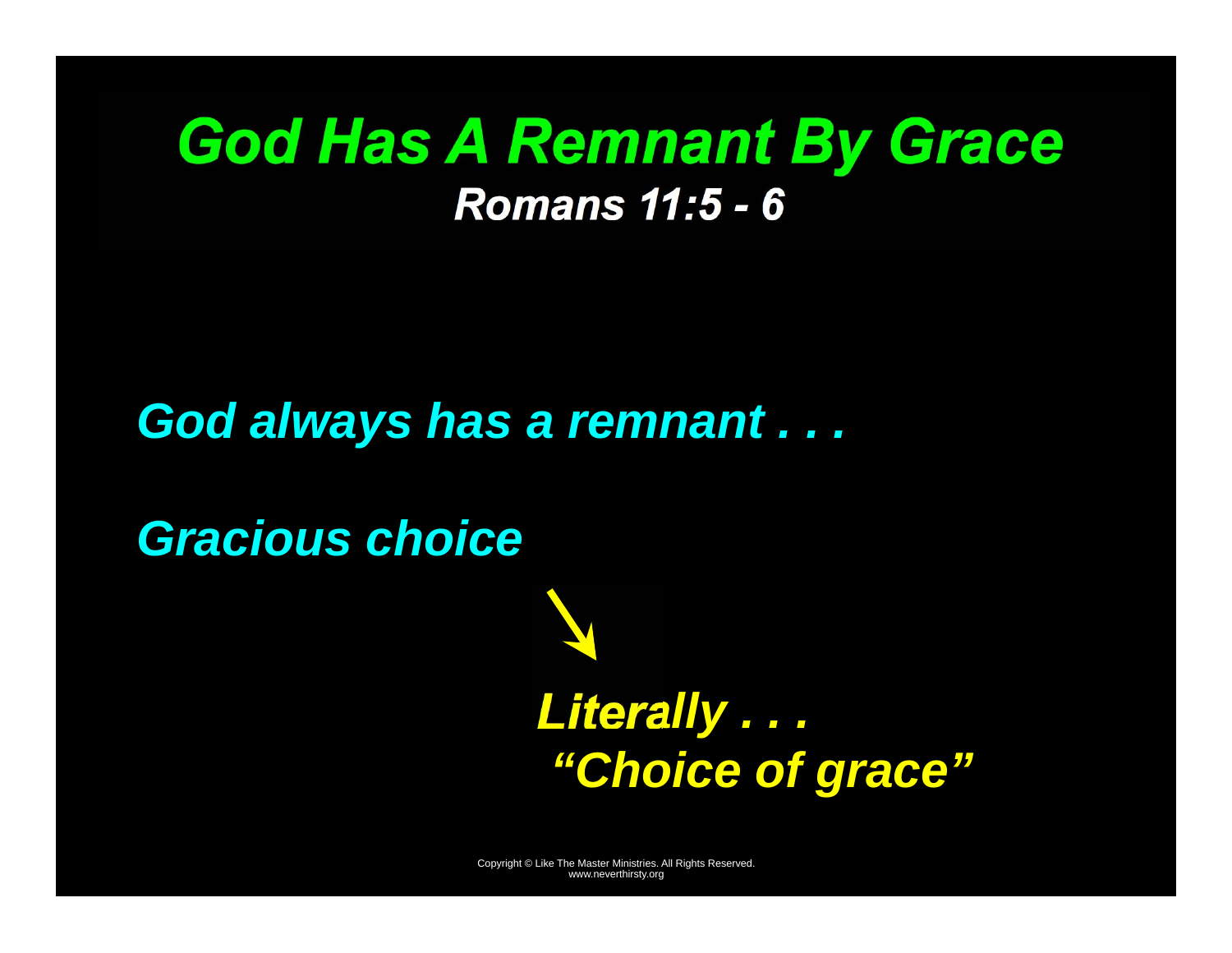# *God Has A Remnant By Grace Romans 11:5 - 6*

*Salvation is by grace* 

*Salvation is not by human effort* 

*God determines who is saved*